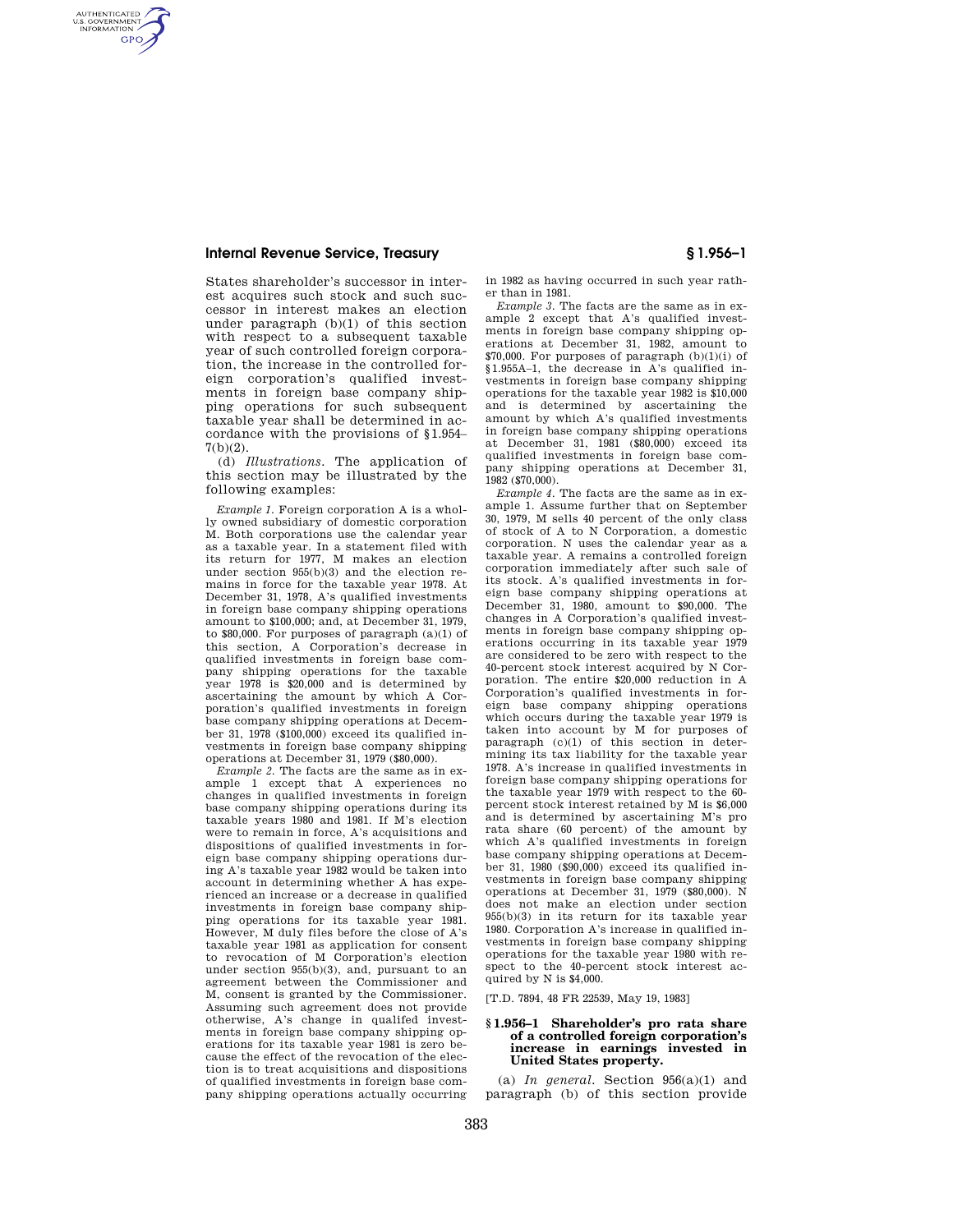rules for determining the amount of a controlled foreign corporation's earnings invested in United States property at the close of any taxable year. Such amount is the aggregate amount invested in United States property to the extent such amount would have constituted a dividend if it had been distributed on such date. Subject to the provisions of section  $951(a)(4)$  and the regulations thereunder, a United States shareholder of a controlled foreign corporation is required to include in his gross income his pro rata share, as determined in accordance with paragraph (c) of this section, of the controlled foreign corporation's increase for any taxable year in earnings invested in United States property but only to the extent such share is not excludable from his gross income under the provisions of section  $959(a)(2)$  and the regulations thereunder.

(b) *Amount of a controlled foreign corporation's investment of earnings in United States property*—(1) *Dividend limitation.* The amount of a controlled foreign corporation's earnings invested at the close of its taxable year in United States property is the aggregate amount of such property held, directly or indirectly, by such corporation at the close of its taxable year to the extent such amount would have constituted a dividend under section 316 and §§1.316–1 and 1.316–2 (determined after the application of section 955(a)) if it had been distributed on such closing day. For purposes of this subparagraph, the determination of whether an amount would have constituted a dividend if distributed shall be made without regard to the provisions of section 959(d) and the regulations thereunder.

(2) *Aggregate amount of United States property.* For purposes of determining an increase in earnings invested in United States property for any taxable year beginning after December 31, 1975, the aggregate amount of United States property held by a controlled foreign corporation at the close of—

(i) Any taxable year beginning after December 31, 1975, and

(ii) The last taxable year beginning before January 1, 1976 does not include stock or obligations of a domestic cor-<br>noration described in section described

**§ 1.956–1 26 CFR Ch. I (4–1–10 Edition)** 

956(b)(2)(F) or movable property described in section  $956(b)(2)(G)$ .

(3) *Treatment of earnings and profits.*  For purposes of making the determination under subparagraph (1) of this paragraph as to whether an amount of investment would have constituted a dividend if distributed at the close of any taxable year of a controlled foreign corporation, earnings and profits of the controlled foreign corporation shall be considered not to include any amounts which are attributable to—

(i) Amounts which have been included in the gross income of a United States shareholder of such controlled foreign corporation under section  $951(a)(1)(B)$  (or which would have been so included but for section 959(a)(2)) and have not been distributed, or

 $(iii)(a)$  Amounts which are included in the gross income of a United States shareholder of such controlled foreign corporation under section 551(b) or would be so included under such section but for the fact that such amounts were distributed to such shareholder during the taxable year, or

(*b*) Amounts which, for any prior taxable year, have been included in the gross income of a United States shareholder of such controlled foreign corporation under section 551(b) and have not been distributed.

The rules of this subparagraph apply only in determining the limitation on a controlled foreign corporation's increase in earnings invested in United States property. See section 959 and the regulations thereunder for limitations on the exclusion from gross income of previously taxed earnings and profits.

(4) [Reserved]

(c) *Shareholder's pro rata share of increase*—(1) *General rule.* A United States shareholder's pro rata share of a controlled foreign corporation's increase for any taxable year in earnings invested in United States property is the amount determined by subtracting the shareholder's pro rata share of—

(i) The controlled foreign corporation's earnings invested in United States property at the close of its preceding taxable year, as determined under paragraph (b) of this section, reduced by amounts paid by such corporation during such preceding taxable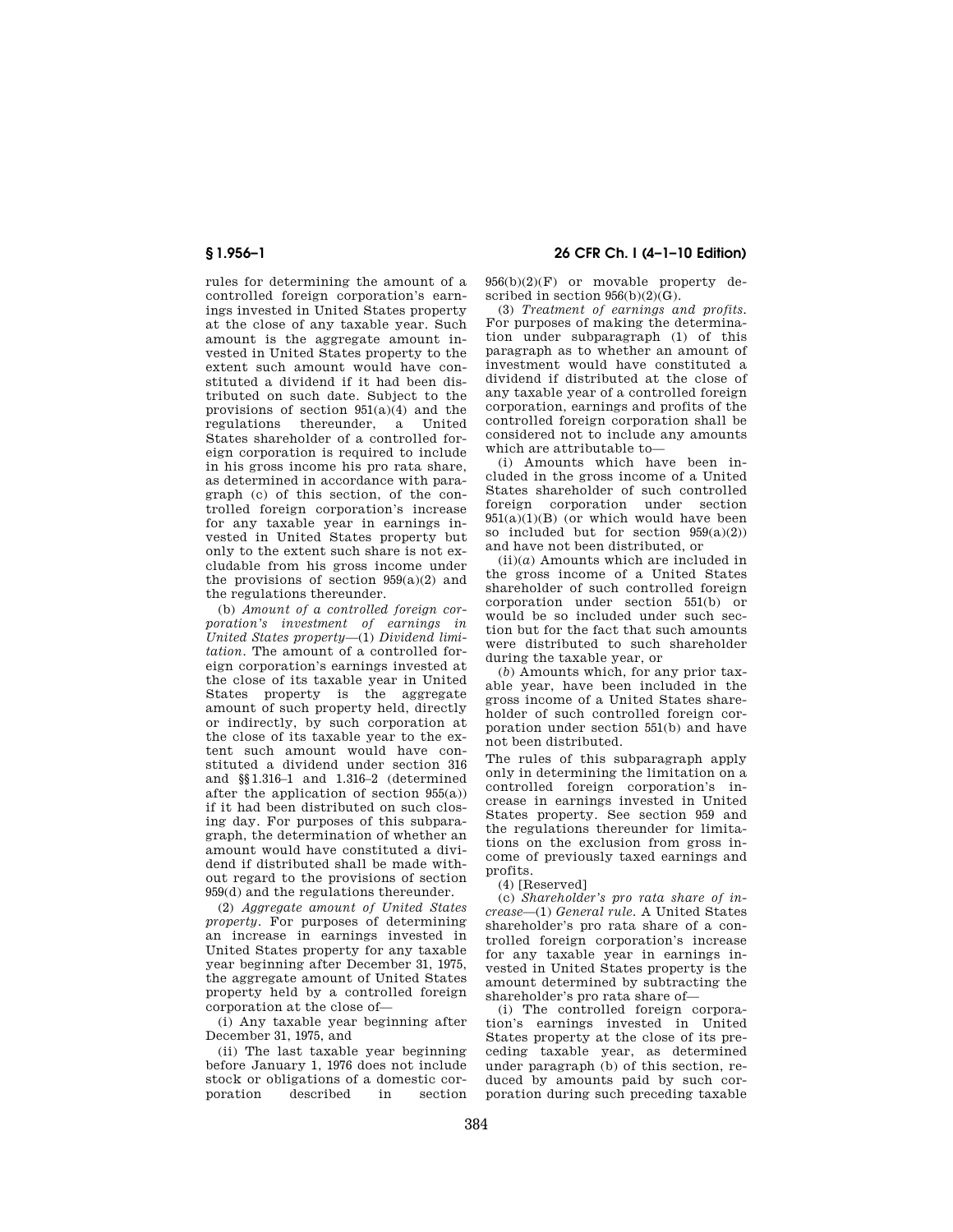## **Internal Revenue Service, Treasury § 1.956–1**

year to which section 959(c)(1) and the regulations thereunder apply, from his pro rata share of

(ii) The controlled foreign corporation's earnings invested in United States property at the close of its current taxable year, as determined under paragraph (b) of this section.

(2) *Illustration.* The application of this paragraph may be illustrated by the following examples:

*Example 1.* A is a United States shareholder and direct owner of 60 percent of the only class of stock of R Corporation, a controlled foreign corporation during the entire period here involved. Both A and R Corporation use the calendar year as a taxable year. Corporation R's aggregate investment in United States property on December 31, 1964, which would constitute a dividend (as determined under paragraph (b) of this section) if distributed on such date is \$150,000. During the taxable year 1964, R Corporation distributed  $$50,000$  to which section  $959(c)(1)$  applies. Corporation R's aggregate investment in United States property on December 31, 1965, is \$250,000; and R Corporation's current and accumulated earnings and profits on such date (determined as provided in paragraph (b) of this section) are \$225,000. A's pro rata share of R Corporation's increase for 1965 in earnings invested in United States property is \$75,000, determined as follows:

- (i) Aggregate investment in United States property on December 31, 1965 ............................... \$250,000
- (ii) Current and accumulated earnings and profits on December 31, 1965 ...................................... 225,000 (iii) Amount of earnings invested in United States property on December 31, 1965, which would
- constitute a dividend if distributed on such date (lesser of item (i) or item (ii)) ............................. 225,000 (iv) Aggregate investment in United States property on December 31, 1964, which would constitute a dividend if distributed on such date .... \$150,000 Less: Amounts distributed during<br>1964 to which section to which section 959(c)(1) applies ..................... 50,000 100,000 (v) R Corporation's increase for 1965 in earnings invested in United States property (item (iii)
- minus item (iv)) .................................................. 125,000 (vi) A's pro rata share of R Corporation's increase

for 1965 in earnings invested in United States property (item (v) times 60 percent) .................. 75,000

*Example 2.* The facts are the same as in example 1, except that R Corporation's current and accumulated earnings and profits on December 31, 1965, are \$100,000 instead of \$225,000. Accordingly, even through R Corporation's aggregate investment in United States property on December 31, 1965, of \$250,000 exceeds the net amount (\$100,000) taken into account under subparagraph (1)(i) of this paragraph as of December 31, 1964, by \$150,000, there is no increase for taxable year 1965 in earnings invested in United States property because of the dividend limitation of paragraph (b)(1) of this section. Corporation R's aggregate investment in United States property on December 31, 1966, is unchanged (\$250,000) Corporation R's current and accumulated earnings and profits on December 31, 1966, are \$175,000, and, as a consequence, its aggregate investment in United States property which would constitute a dividend if distributed on that date is \$175,000. Corporation R pays no amount during 1965 to which section 959(c)(1) applies. Corporation R's increase for the taxable year 1966 in earnings invested in United States property is \$75,000, and A's pro rata share of that amount is \$45,000 (\$75,000 times 60 percent).

(d) *Date and basis of determinations.*  The determinations made under paragraph  $(c)(1)(i)$  of this section with respect to the close of the preceding taxable year of a controlled foreign corporation and under paragraph  $(c)(1)(ii)$ with respect to the close of the current taxable year of such controlled foreign corporation, for purposes of determining the United States shareholder's pro rata share of such corporation's increased investment of earnings in United States property for the current taxable year, shall be made as of the last day of the current taxable year of such corporation but on the basis of stock owned, within the meaning of section 958(a) and the regulations thereunder, by such United States shareholder on the last day of the current taxable year of the foreign corporation on which such corporation is a controlled foreign corporation. See the last sentence of section  $956(a)(2)$ . The application of this paragraph may be illustrated from the following example:

*Example.* Domestic corporation M owns 60 percent of the only class of stock of A Corporation, a controlled foreign corporation during the entire period here involved. Both M Corporation and A Corporation use the calendar year as a taxable year. Corporation A's investment of earnings in United States property at the close of the taxable year 1963 is \$100,000, as determined under paragraph (b) of this section, and M Corporation includes its pro rata share of such amount (\$60,000) in gross income for its taxable year 1963. On June 1, 1964, M Corporation acquires an additional 25 percent of A Corporation's outstanding stock from a person who is not a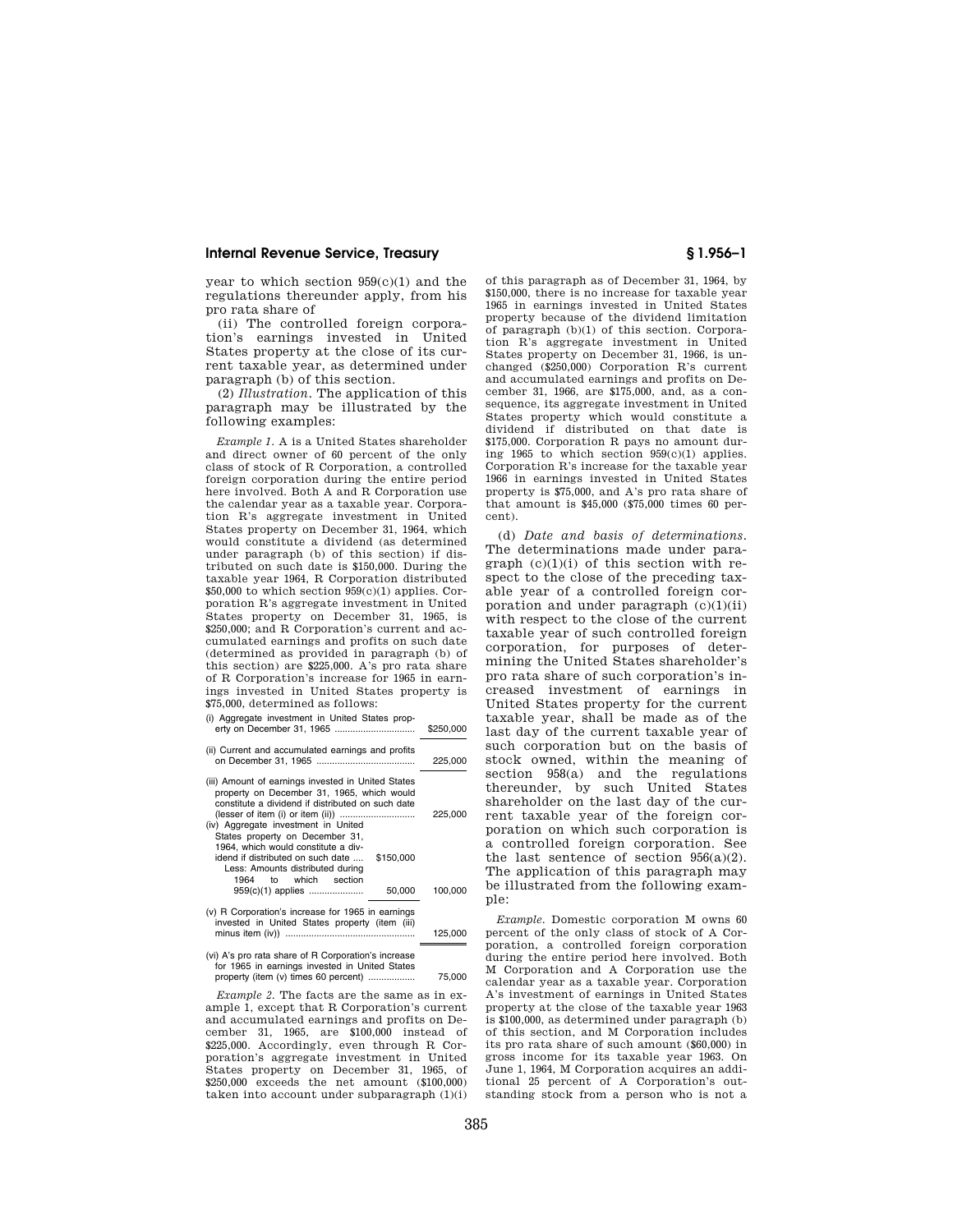United States person as defined in section 957(d). Corporation A's investment of earnings in United States property at the close of the taxable year 1964, as determined under paragraph (b) of this section, is unchanged (\$100,000). Corporation A pays no amount during 1963 to which section 959(c)(1) applies. Corporation M is not required, by reason of the acquisition in 1964 of A Corporation's stock, to include an additional amount in its gross income with respect to A Corporation's investment of earnings in United States property even though the earnings invested in United States property by A Corporation attributable to the stock acquired by M Corporation were not previously taxed. The determination made under paragraph (c)(1)(i) of this section as well as the determination made under paragraph  $(c)(1)(ii)$  of this section with respect to A Corporation's investment for 1964 of earnings in United States property are made on the basis of stock owned by M Corporation (85 percent) at the close of 1964.

(e) *Amount attributable to property*—(1) *General rule.* Except as provided in subparagraph (2) of this paragraph, for purposes of paragraph (b)(1) of this section the amount taken into account with respect to any United States property shall be its adjusted basis, as of the applicable determination date, reduced by any liability (other than a liability described in subparagraph (3) of this paragraph) to which such property is subject on such date. To be taken into account under this subparagraph, a liability must constitute a specific charge against the property involved. Thus, a liability evidenced by an open account or a liability secured only by the general credit of the controlled foreign corporation will not be taken into account. On the other hand, if a liability constitutes a specific charge against several items of property and cannot definitely be allocated to any single item of property, the liability shall be apportioned against each of such items of property in that ratio which the adjusted basis of such item on the applicable determination date bears to the adjusted basis of all such items at such time. A liability in excess of the adjusted basis of the property which is subject to such liability shall not be taken into account for the purpose of reducing the adjusted basis of other property which is not subject to such liability. See  $$1.956-1T(e)(6)$  for a special rule for determining amounts

**§ 1.956–1 26 CFR Ch. I (4–1–10 Edition)** 

attributable to United States property acquired as the result of certain nonrecognition transactions.

(2) *Rule for pledges and guarantees.*  For purposes of this section the amount taken into account with respect to any pledge or guarantee described in paragraph  $(c)(1)$  of  $$1.956-2$ shall be the unpaid principal amount on the applicable determination date of the obligation with respect to which the controlled foreign corporation is a pledgor or guarantor.

(3) *Excluded charges.* For purposes of subparagraph (1) of this paragraph, a specific charge created with respect to any item of property principally for the purpose of artificially increasing or decreasing the amount of a controlled foreign corporation's investment of earnings in United States property will not be recognized; whether a specific charge is created principally for such purpose will depend upon all the facts and circumstances of each case. One of the factors that will be considered in making such a determination with respect to a loan is whether the loan is from a related person, as defined in section 954 (d)(3) and paragraph (e) of §1.954–1.

(4) *Statement required.* If for purposes of this section a United States shareholder of a controlled foreign corporation reduces the adjusted basis of property which constitutes United States property on the ground that such property is subject to a liability, he shall attach to his return a statement setting forth the adjusted basis of the property before the reduction and the amount and nature of the reduction.

(5)–(6) [Reserved] For further guidance, see §1.956–1T(e)(5) and (e)(6).

(f) *Effective/applicability dates*. (1) Paragraph (e)(5) of this section is effective June 14, 1988, with respect to investments made on or after June 14,